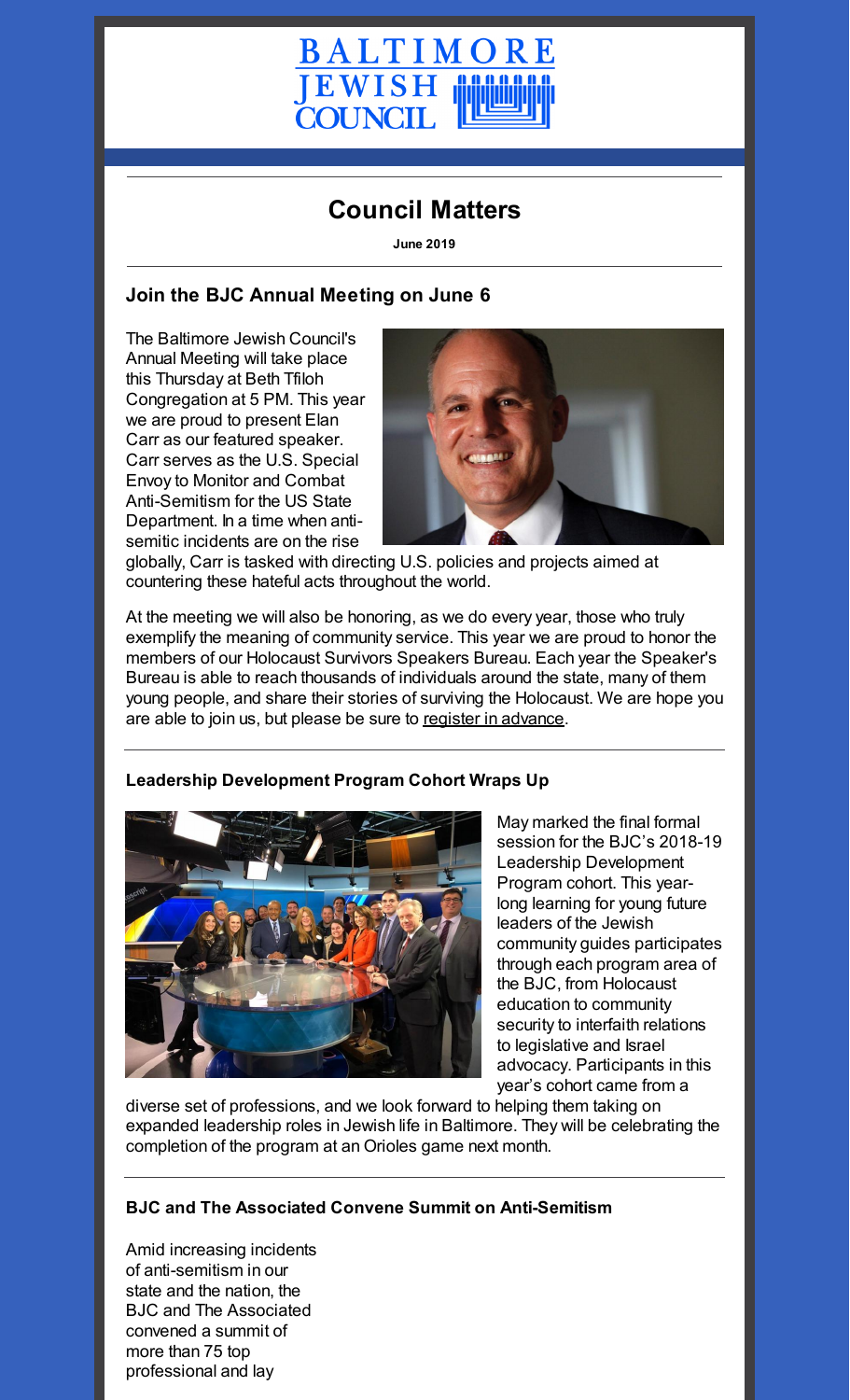leaders from our community's Jewish institutions and organizations to focus on new and additional efforts to combat hatred. Senator Cardin and a representative from the Anti Defamation League helped brief the group on the latest statistics, before everyone in the room worked in small groups to talk about what we are doing now that is working,



what should be expanded, and what new ideas should be tried. Following last week's summit at Chizuk Amuno Congregation, the BJC and The Associated will be assembling a smaller work group to prioritize the many goals, strategies and tactics that were discussed, and then move to implementation.



Last month BJC Deputy Director Sarah Mersky received the Outstanding Jewish Communal Professional Award by The Darrell D. Friedman Institute for Professional Development. Check out this video showing just some of the ways Sarah truly exemplifies what it means to be a leader in the Jewish [Community.](https://www.youtube.com/watch?v=k3dulnzFjnI&t=6s)

**The Elijah Cummings Youth Program in Israel Turns 20**